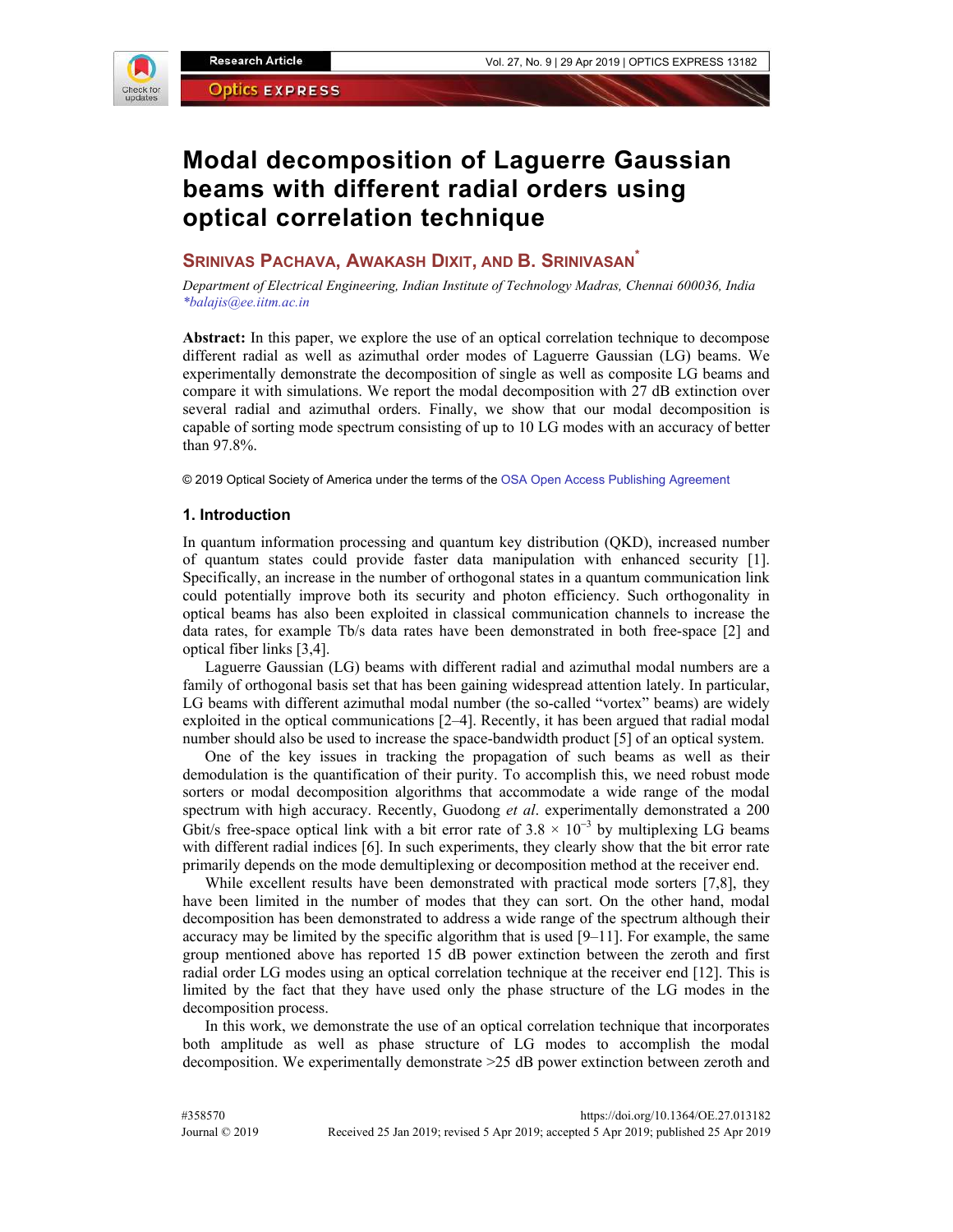first radial order LG modes, limited only by the bit resolution of the camera used in our setup. We have also verified the decomposition of composite, mode-multiplexed beams consisting of up to 10 different radial/azimuthal modes. Finally, we show that we can potentially extend this technique to measure the power of Bessel beams with higher radial orders [13] in optical fiber by properly considering the polarization into account [14].

#### **2. Modal decomposition based on optical correlation technique**

Modal decomposition is a well-known technique for analyzing the structure of an optical beam upon propagation and has been widely used for several different applications. For example, modal decomposition based on optical correlation technique has been used to determine the beam quality upon propagation in a few-mode optical fiber [15]. It has also been used to determine the angular momentum density of Bessel beams [11] and recently, the technique has been used by Andrew et al. for analyzing an image transmitted through a turbulent medium [10,16]. In our article, we use a similar technique for decomposing the mode multiplexed LG beams with different radial and azimuthal orders. Specifically, we perform modal decomposition based on computer-generated holograms (CGHs) using spatial light modulator (SLM) as described below.

The transverse electric field of a linearly polarized LG beam in cylindrical coordinates  $(\rho, \phi)$  is given by the expression,

$$
LG_{l,p} = C_{l,p} \exp\left(\frac{-\rho^2}{w^2}\right) \left(\frac{\sqrt{2}\rho}{w}\right)^{|l|} LG_{p}^{|l|}\left(\frac{2\rho^2}{w^2}\right) \exp\left(\frac{i l \phi}{w}\right),\tag{1}
$$

where *w* is the beam waist,  $C_{l,p}$  is a constant,  $LG_p^{|l|}$  is a generalized Laguerre polynomial with azimuthal and radial indices of *l* and *p* respectively. The constants  $C_{l,p}$  is chosen such that the LG beams form an orthonormal basis set. Here we consider only horizontally polarized beams as our SLM responds to only that polarization state.

In modal decomposition method, any scalar light beam (*U*) can be represented by a superposition of  $LG_{l,p}$  modes with corresponding complex weights  $W_{l,p}$  as shown in Eq. (1). The complex weight of a mode is calculated by optically correlating the input beam with the complex conjugate of the mode (Eq. (3)).

$$
U = \sum_{l,p} W_{l,p} L G_{l,p}
$$
 (2)

$$
W_{l,p} = \iint U LG_{l,p}^* r dr d\phi \tag{3}
$$

Equation (3) is essentially a dot product operation between the input beam and the complex conjugate of the mode. To perform this operation experimentally, we use a spatial light modulator (SLM) and convex lens as shown in Fig. 1. The input beam *LGl,p* is multiplied with its complex conjugate mode using a SLM by encoding necessary holograms (discussed below). To perform the integral operation, we propagate the reflected beam through the convex lens.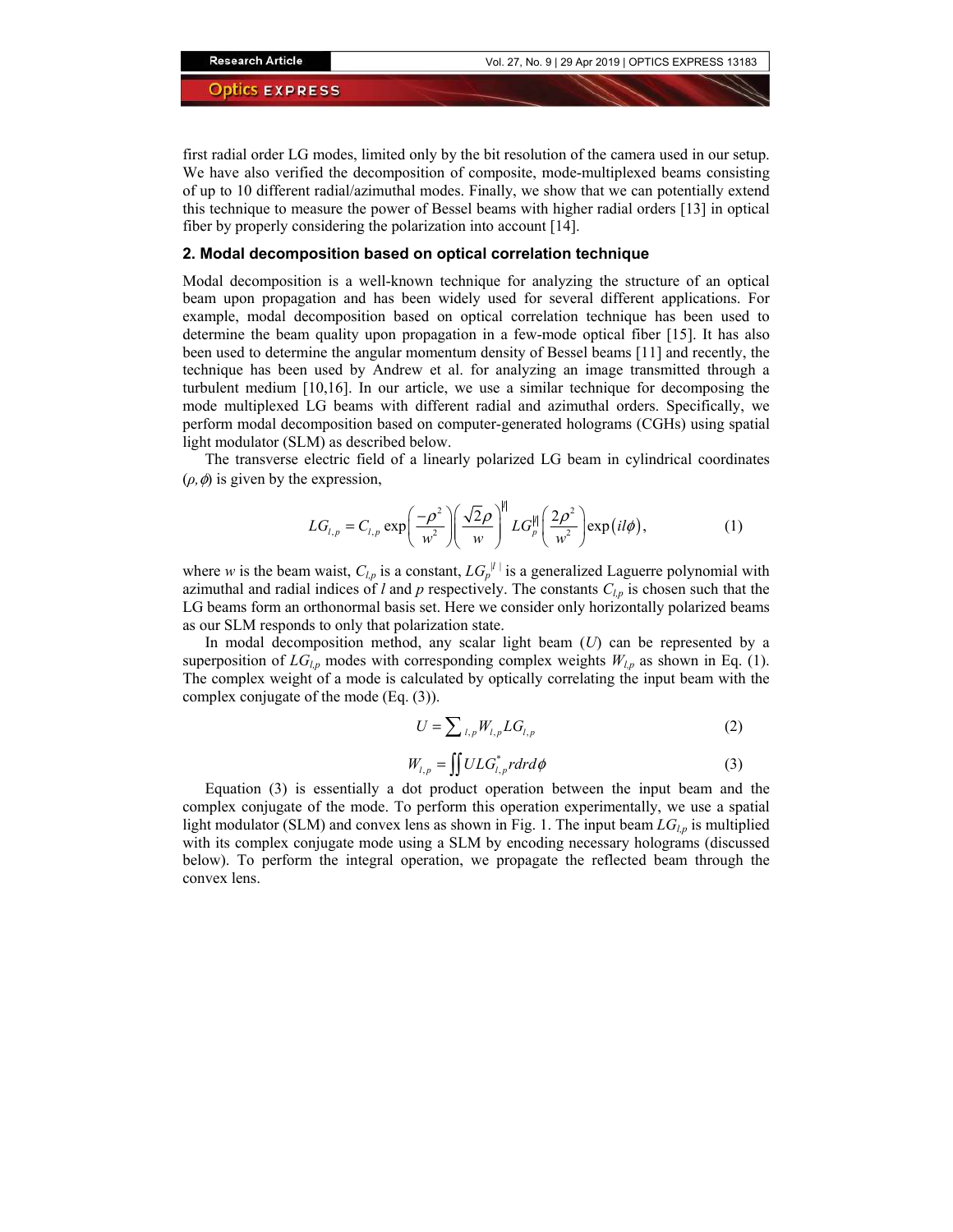

Fig. 1. Experimental realization of dot product operation.

The electric field corresponding to the reflected beam at the Fourier plane of the convex lens is given by Eq.  $(4)$  [17].

$$
U_f(u,v) = \frac{\exp(ikf)\exp\left(\frac{ikr^2}{2f}\right)}{i\lambda f} \int_{-\infty}^{\infty} ULG_{i,p}^* \exp\left(-\frac{i2\pi \rho r}{\lambda f}\cos(\Theta-\phi)\right) \rho d\rho d\phi, \tag{4}
$$

where  $r = \sqrt{u^2 + v^2}$ ,  $\Theta = \tan^{-1}(u/v)$ , *u and v* are spatial frequencies, *f* is the focal length of the convex lens,  $\lambda$  is the wavelength, and  $k$  is the propagation constant of the beam.

The center of the Fourier plane  $U_f(0,0)$ , which is commonly referred as the DC component gives the weight of the  $LG_{l,p}$  mode. Since the camera captures the intensity, we take the square root of the observed intensity to obtain the field weight. However, it should be noted that we lose the phase information of the beam in this process and as such, we do not capture the relative phase between different modes.

By following the above procedure, the complex weight  $W_{l,p}$  of different modes may be determined by loading the de-multiplexing hologram of each mode on the SLM. A key aspect of our technique is the utilization of both the phase and amplitude structure of the target LG mode for optical correlation. Previously, different methods have been proposed by Davis et al [18], Long et al [19], and Arrizon et al [20] for generating the scalar field from the phase-only SLM. Of these, Arrizon's algorithm is widely used because it has been demonstrated to provide relatively high signal to noise ratio [21] and it requires  $\leq 1.17\pi$  phase range of the SLM.

In this approach, any complex field  $s(x, y)$  with amplitude function  $a(x, y)$  ranging from 0 to 1 and phase function  $\theta(x,y)$  as expressed in Eq. (5) can be generated through the CGH using a phase modulation function  $\Psi(a, \theta)$  represented in Eq. (6).

$$
s(x, y) = a(x, y) \exp(i\theta(x, y))
$$
 (5)

$$
\Psi(a,\theta) = f(a)\sin(\theta),\tag{6}
$$

where  $f(a)$  has to be accurately determined to generate the complex field. This process is explained below.

When a beam with electric field *U* is incident on the SLM encoded with such phase modulation function  $\Psi(a, \theta)$ , the beam is spatially modulated. The reflected beam from the SLM can be expressed in Fourier series expansion using Jacobi–Anger identity [22] as,

$$
U \exp\bigl(if(a)\sin(\theta)\bigr) = U \sum_{-\infty}^{\infty} J_m[f(a)] \exp\bigl(im\theta\bigr),\tag{7}
$$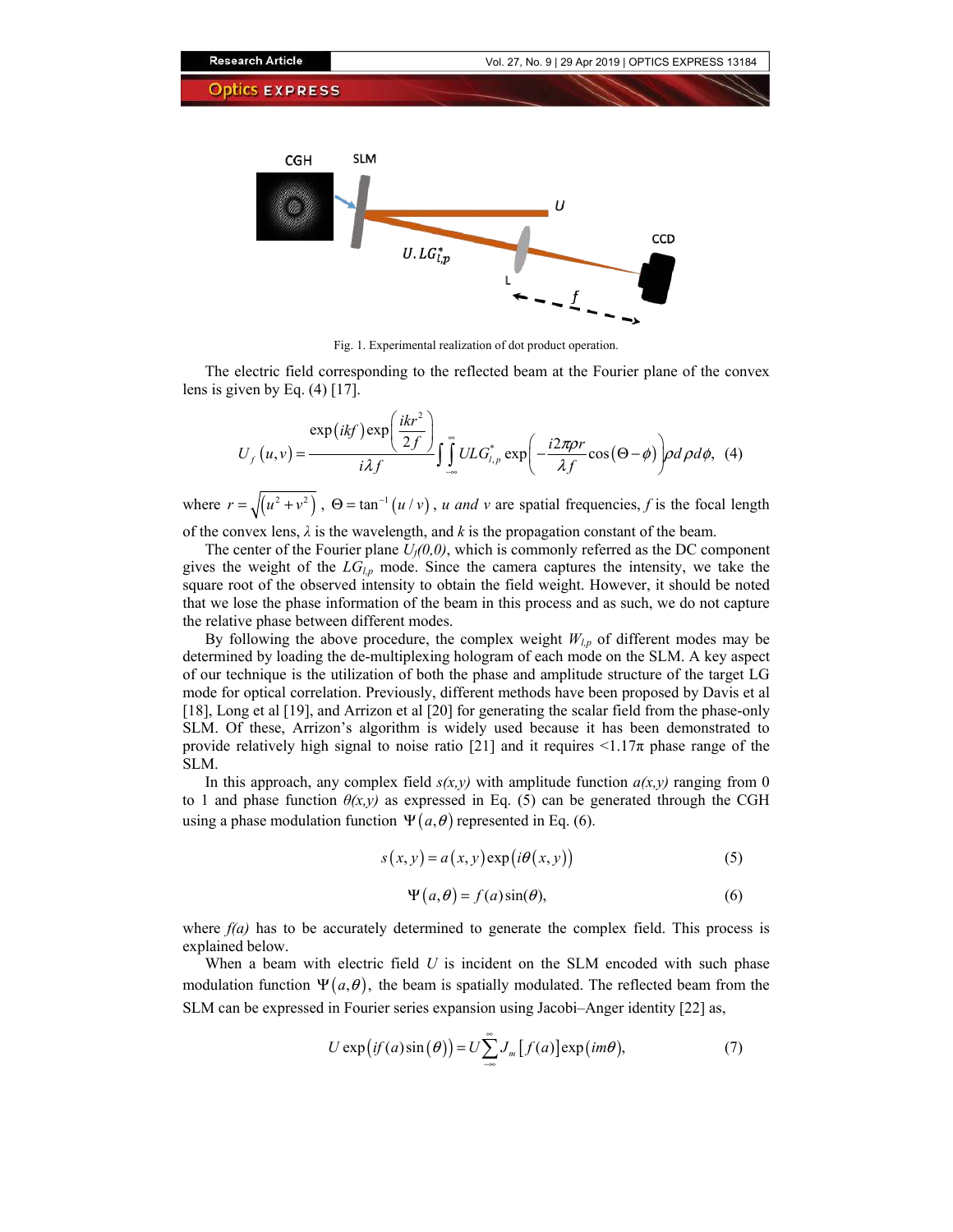where  $J_m$  is the Bessel function of first kind with order *m*. In the Fourier expansion, the phase of the first component  $(m = 1)$  is identical to the phase structure of the complex field. Also, by equating the magnitude of the first component to the magnitude function of the complex field as shown in Eq.  $(8)$ ,  $f(a)$  can be determined.

$$
f(a) = J_1^{-1}[Aa],\tag{8}
$$

where *A* is a constant.

The maximum value of *A* for which Eq. (8) can be satisfied is  $A \approx 0.5819$ , which corresponds to the first maximum of the first-order Bessel function  $J<sub>l</sub>$ . Since the corresponding argument of the first order Bessel function is 1.84, the required phase range of the SLM in this case is  $-1.17\pi/2$  to  $+1.17\pi/2$ . Hence by substituting Eq. (8) in Eq. (7), we generate complex function  $s(x, y)$  in the first harmonic of the above Bessel series. In order to achieve the spatial isolation of  $s(x, y)$  from the other harmonics, a phase carrier  $2\pi(u_0 x + v_0 y)$ is added to the phase of the encoded field, *θ* (Eq. (9)).

$$
U \exp\bigl( i f(a) \sin\bigl(\theta + 2\pi\bigl(u_0 x + v_0 y\bigr)\bigr) \bigr) = U \sum_{-\infty}^{\infty} J_m \bigl[ f(a) \bigr] \exp\bigl( im\bigl(\theta + 2\pi\bigl(u_0 x + v_0 y\bigr)\bigr) \bigr) \, (9)
$$

The resultant first order diffraction from the SLM (Eq. (10)) is propagated through lens to accomplish the dot product operation.

$$
U.a(x, y) \exp(i\theta(x, y) + 2\pi(u_0x + v_0y))
$$
\n(10)

It is to be noted that the higher order Fourier components in the image plane consist of weights of higher azimuthal charges of the incident LG beam, which may be useful for sorting the modes of composite beams. However, in our work, we consider only the first order Fourier component and sequentially sort multiple modes in the same setup.

#### **3. Experimental details**

Based on the above optical correlation algorithm, we proceed to experimentally demonstrate the modal decomposition of azimuthal as well as radial orders of LG beams. The schematic of the experimental setup used to implement the optical correlation technique is shown in Fig. 2(a).



Fig. 2. (a) Experimental setup for implementing the optical correlation technique. DFB: Distributed feedback laser; L<sub>1</sub> (f = 10 cm), L<sub>2</sub> (f = 20 cm): Convex lens; PH: Pin-hole; P: Polarizer; SLM: Spatial light modulator; M: mirror; LLF: Laser line filter at 1064 nm; CCD: Charge-coupled device camera. (b) Phase response of the SLM at 1064 nm wavelength.

The output beam from a polarization maintaining fiber-pigtailed distributed feedback (DFB) laser source (Lumics, Inc.) at 1064 nm wavelength is collimated using a convex lens  $(L<sub>1</sub>, f = 10$  cm). The collimated beam is transmitted through a polarizer (P) to ensure that we obtain a horizontally polarized beam aligned to the preferred polarization axis of the phaseonly spatial light modulator (HoloEye PLUTO-2-NIRO-023). The phase response of the SLM is shown in Fig. 2(b). We use the linear portion (between the highlighted red spots) of *1.17π*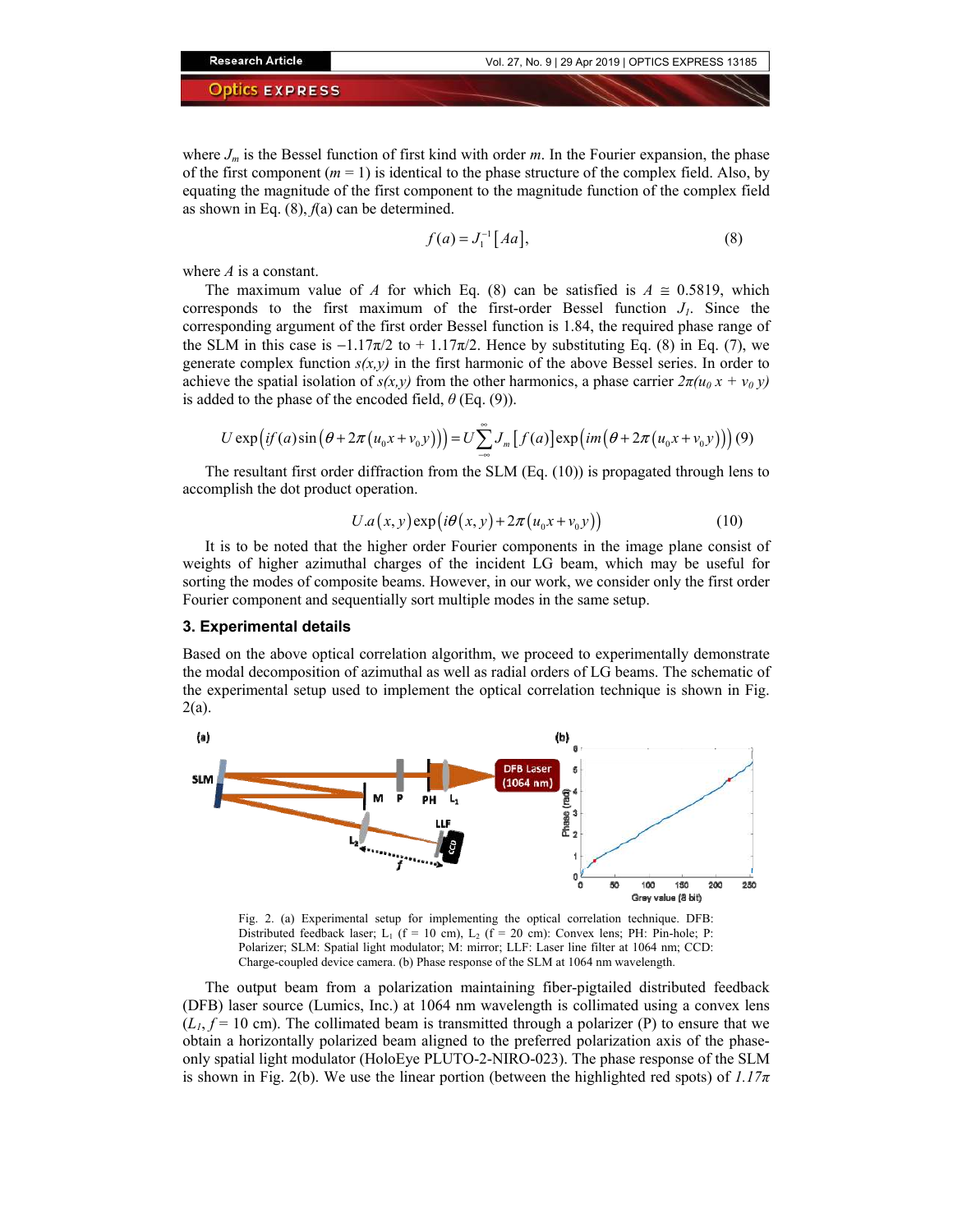*radians* for generating the holograms. In our experiments, the SLM is partitioned into two equal halves. One half is programmed to generate the required LG beam and the other half is programmed to perform the dot product operation as part of the modal decomposition.

A mirror (M) is used to direct the beam generated from one half of the SLM to the other half corresponding to a propagation distance of 30 cm. The diffracted beam from the second half of the SLM is collected using a convex lens  $(L_2 \text{ with } f = 20 \text{ cm})$  located at a distance of 50 cm from the SLM and is imaged in the Fourier plane using a CCD camera (Thorlabs Inc.). A laser line filter is incorporated in front of the camera to filter the ambient light. As mentioned earlier, we observe the DC component in the Fourier plane to obtain the weight of a particular mode. By loading the appropriate CGH on the SLM, the modal weights of different modes are obtained.

#### **4. Results and discussion**

We initially implement the optical correlation algorithm for modes with different radial number ( $p = 0, 1$ ) and same azimuthal number ( $l = 0$ ), like LG<sub>00</sub> and LG<sub>01</sub> modes. The LG<sub>00</sub> mode of beam waist 0.8 mm is generated by loading the appropriate CGH computed using the above Arrizon's algorithm  $[20]$  on the first half of the SLM (shown in Fig. 3(a)). The first order diffracted beam is then used for modal decomposition in the second half of the SLM by performing the dot product operation with decomposition CGHs corresponding to the  $LG_{00}$ and  $LG_{01}$  modes (shown in Figs. 3(c), and 3(d) respectively). Since the diffracted beam is typically larger than the above beam waist (0.8 mm), we need to vary the decomposition CGH radius (denoted as '*R*' in Figs. 3(c), and 3(d)) to determine the optimum radius that provides the best extinction in the transmitted power between the target mode and its orthogonal mode. For example, when we generate a  $LG_{00}$  mode we anticipate maximum extinction between the target  $LG_{00}$  mode (matched) and the  $LG_{01}$  mode (orthogonal) for a particular radius of the decomposition CGH. The results from such an experiment are shown in Fig. 3(e), wherein the normalized power measured for different combination of generation and decomposition CGH settings is plotted as a function of different radius (*R*) of the decomposition CGH. Note that the normalization is performed with respect to the power measured in the desired mode.



Fig. 3. (a), (b) Intensity patterns of  $LG_{00}$ ,  $LG_{01}$  modes respectively. (c), (d) Decomposition CGHs of  $LG_{00}$  and  $LG_{01}$  modes respectively, R: decomposition CGH radius. (e) Normalized power measured for different combination of generation  $(T_x)$  and decomposition  $(R_x)$  CGH settings as a function of decomposition CGH radius.

From Fig. 3(e), we note that the maximum power extinction of  $\sim$ 27 dB is obtained between  $LG_{00}$  (matched) and  $LG_{01}$  (orthogonal) modes for a decomposition CGH radius of 0.9 mm when the generation CGH corresponds to the  $LG_{00}$  mode. A similar power extinction of 27 dB between the  $LG_{00}$  (orthogonal) and  $LG_{01}$  (matched) modes is observed when the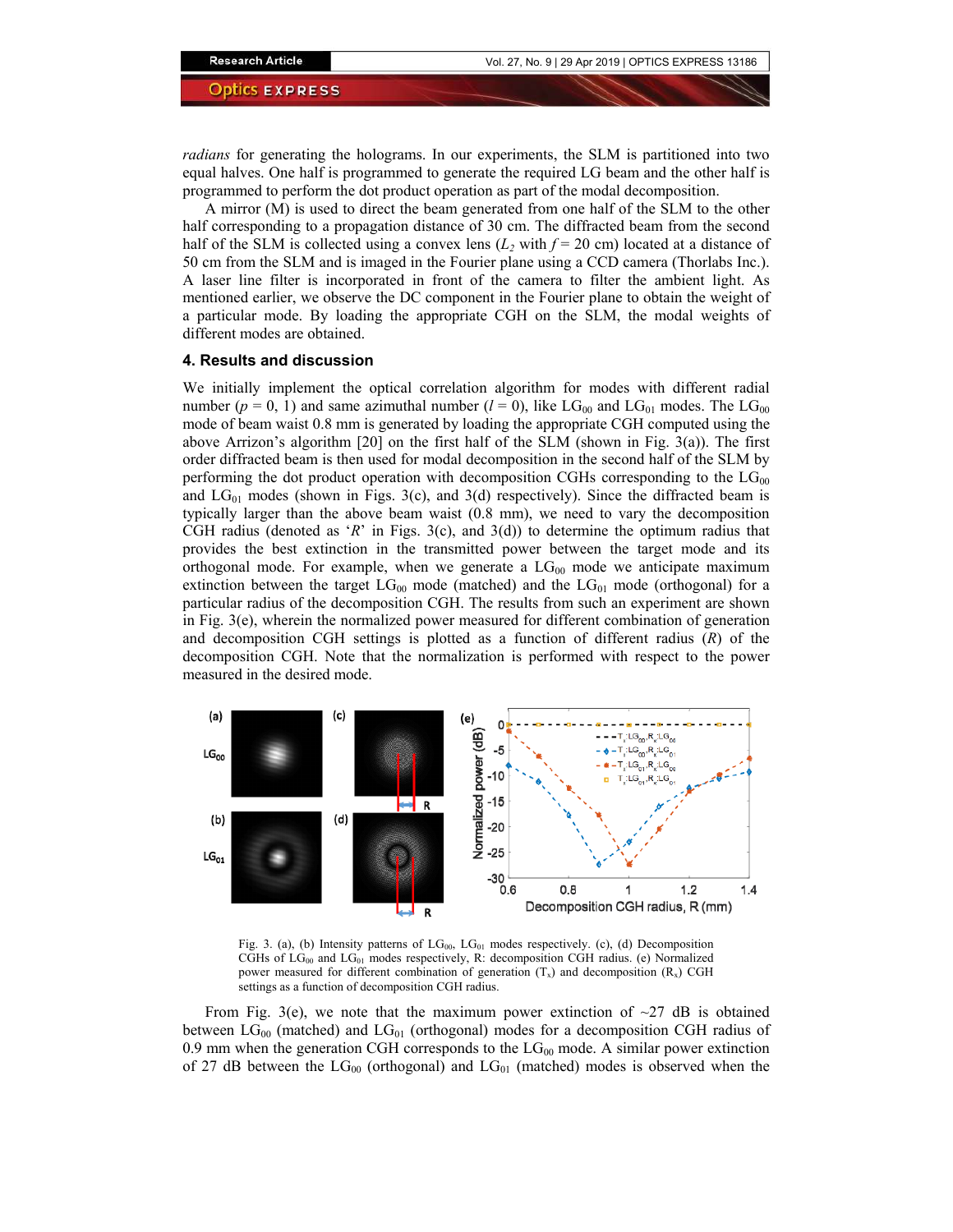generation CGH corresponds to the  $LG_{01}$  mode (given in Fig. 3(b)). Interestingly, the maximum extinction in this case occurs for a decomposition CGH radius of 1 mm. We attribute the difference in the decomposition CGH radius to the spherical aberration of the SLM as well as the convex lens for a beam of higher order transverse mode such as the  $LG_{01}$ beam [23]. Note that the maximum extinction that could be measured in our experiments (27 dB) is limited by the bit depth of the camera used (8 bit) and it could be improved further by using a higher bit camera.

The Fourier plane images captured with the camera for the above matched and orthogonal cases are shown in Fig. 4. The first and second rows represent the Fourier plane images of  $LG_{00}$  beam optically correlated with  $LG_{00}$  (matched) and  $LG_{01}$  (orthogonal) modes respectively. When the  $LG_{00}$  decomposition CGH radius is increased, the DC component (center value of the Fourier plane) remains constant. Whereas the DC component corresponding to the orthogonal mode  $(LG<sub>01</sub>)$  gradually decreases, reaches minimum at 0.9 mm decomposition CGH radius and then increases. Similarly, the Fourier plane images obtained by optically correlating  $LG_{01}$  beam with  $LG_{00}$  (orthogonal) and  $LG_{01}$  (matched) modes are shown in third and fourth rows of Fig. 4 respectively. When the  $LG_{00}$ decomposition CGH radius is increased, the DC component (center value of the Fourier plane) gradually decreases, reaches minimum at 1.0 mm waist and then increases. Please note that these results are quantified through the plot of Fig. 3(e), as discussed above.



Fig. 4. First and second rows - Fourier plane images obtained by optically correlating  $LG_{00}$ beam with  $LG_{00}$  (matched) and  $LG_{01}$  (orthogonal) modes; Third and fourth rows -  $LG_{01}$  beam with  $LG_{00}$  (orthogonal) and  $LG_{01}$  (matched) modes.

We extend the implementation of our optical correlation algorithm for modes with different radial number ( $p = 0, 1$ ) and higher azimuthal number ( $l = 1$ ), specifically the LG<sub>10</sub> (Fig. 5(a)), and  $LG_{11}$  (Fig. 5(b)) modes. The decomposition CGHs corresponding to  $LG_{10}$ ,  $LG<sub>11</sub>$  modes are shown in Figs. 5(c), and 5(d) respectively. As described earlier, the decomposition CGH radius of  $LG_{10}$  and  $LG_{11}$  modes are varied and the measured power values for the matched and orthogonal cases are shown in Fig. 5(e). A power extinction of 27 dB is obtained at 0.9 mm and 1.0 mm, between the  $LG_{10}$  and  $LG_{11}$  modes when the generation CGH corresponds to  $LG_{10}$  and  $LG_{11}$  modes, respectively (orthogonal cases). The Fourier plane images associated to these measurements are shown in Fig. 6, which are quantified in the plot of Fig. 5(e).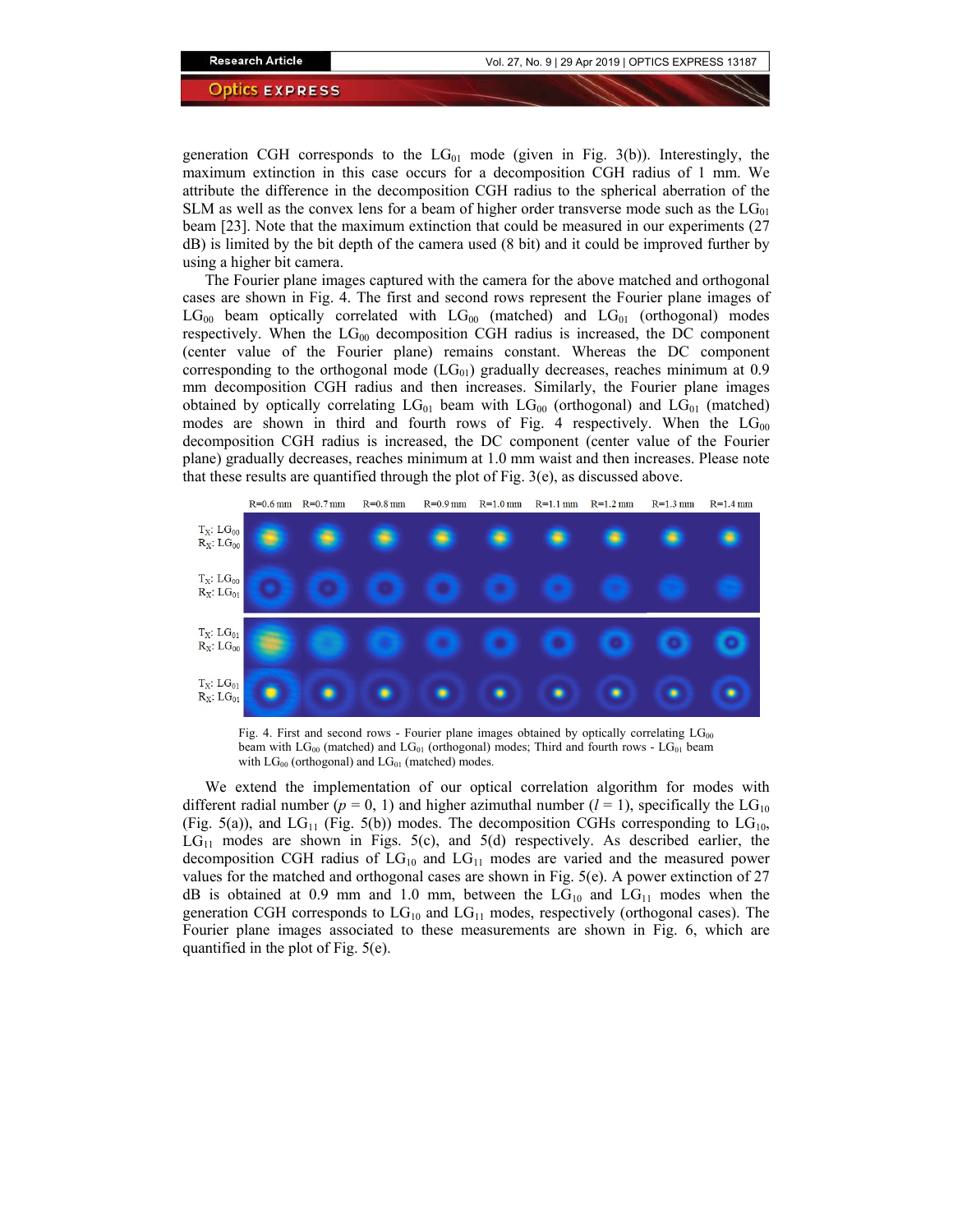

Fig. 5. (a), (b) Intensity patterns of  $LG_{10}$ ,  $LG_{11}$  modes respectively. (c), (d) Decomposition CGHs of  $LG_{10}$  and  $LG_{11}$  modes respectively, R: decomposition CGH radius. (e) Normalized power measured for different combination of generation  $(T_x)$  and decomposition  $(R_x)$  CGH settings as a function of decomposition CGH radius.



Fig. 6. First and second rows - Fourier plane images obtained by optically correlating  $LG_{10}$  beam with  $LG_{10}$ (matched) and  $LG_{11}$  (orthogonal) modes; Third and fourth rows –  $LG_{11}$  beam with  $LG_{10}$  (orthogonal) and  $LG_{11}$ (matched) modes.

In the above experiments, we prove that we can achieve high extinction (27 dB, limited by the camera bit resolution) between the matched and orthogonal cases when we use two radial order modes ( $p = 0, 1$ ) with two azimuthal order modes ( $l = 0, 1$ ). It remains to be seen whether this technique is scalable to higher mode indices. In order to explore this, we extended the above optical correlation experiments to higher azimuthal order modes (*l* = −4 to + 4). The observations from such experiments are summarized using a parity plot (Fig. 7). For simplicity, we used a constant decomposition CGH radius *R* of 1.0 mm for these experiments.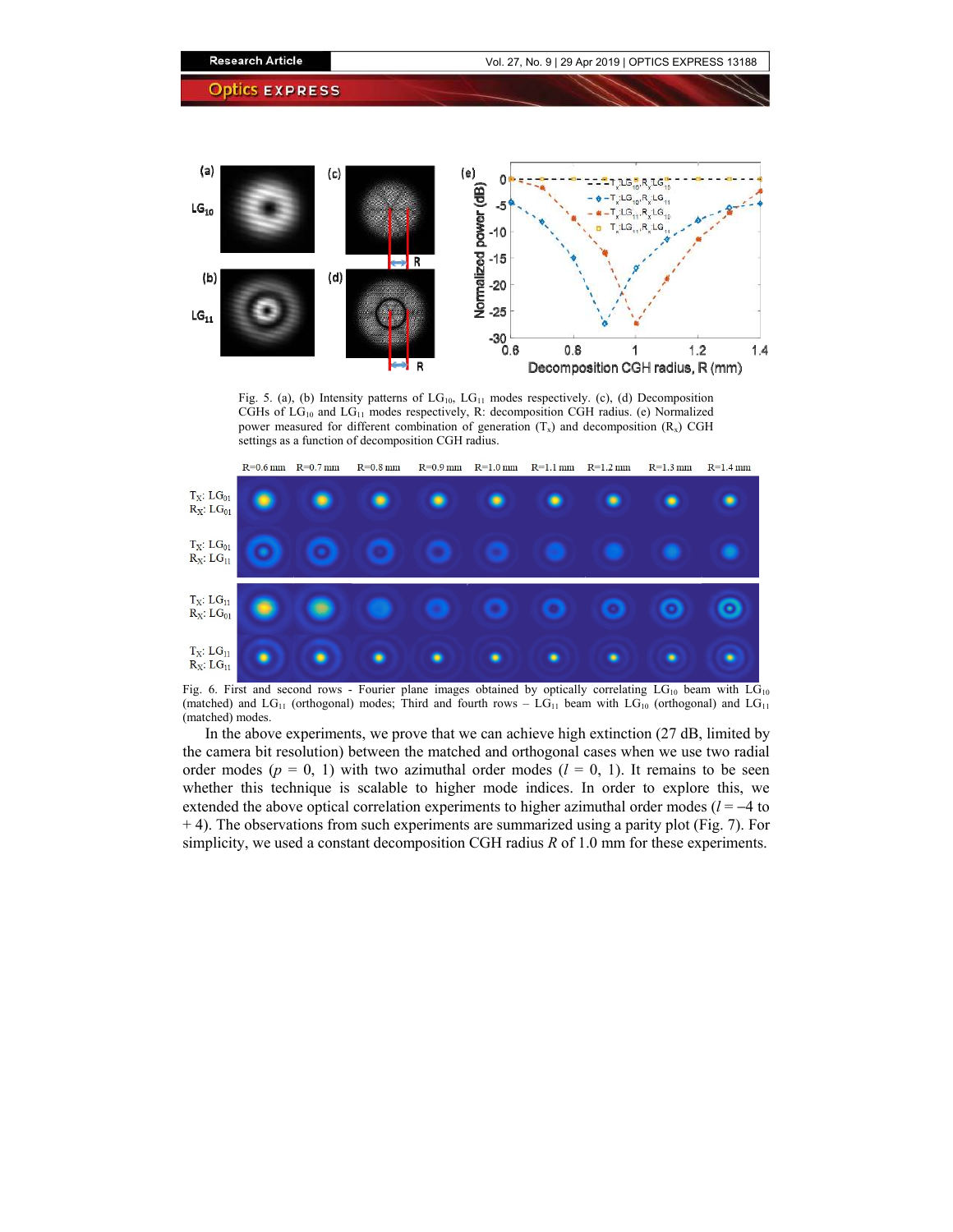

Fig. 7. Normalized power measured from optical correlation technique for different combinations of generated and decomposition LG modes with radial mode order  $p = 0$ , 1 and azimuthal mode order  $l = -4$  to  $+ 4$ . Diagonal elements represent parity and the off-diagonal elements represent the magnitude of coupling to neighboring modes. Q1-Q4 corresponds to the different quadrants in the above plot.

The diagonal elements of the parity plot represent the power measured when the generated and decomposition CGH corresponding to LG modes are matched and the off-diagonal elements represent the power coupled to neighboring modes. From Fig. 7, we observe the following: when LG beams with  $p = 0$  and  $l = -4$  to +4 are generated and correlated with matched decomposition CGH patterns (corresponding to diagonal values in Q1 quadrant), the normalized power is uniform and maximum. However, we do observe a finite amount of power when correlated with the orthogonal  $p = 1$  decomposition CGH patterns (corresponding to diagonal values in Q2). For  $l = 0$  mode, we observe an extinction of  $\sim$ 23dB. This degradation of extinction compared to an expected value of 27 dB is due to the nonoptimal decomposition CGH radius of 1 mm used in the above measurements (as evident from Fig. 3(e)). Furthermore, we observe an increase in the power measured as we increase the azimuthal number (*l*). For example, when LG-40 is generated, we noticed only 15.5 dB extinction between  $LG_{-40}$  and  $LG_{-41}$  modes. This degradation in extinction for higher order azimuthal modes is once again attributed to the wavefront aberration introduced by the SLM as well as the associated optics for a beam of higher order transverse mode such as the LG beams studied here [23].

Interestingly, when LG beams with  $p = 1$  are generated we noticed that power coupling to the  $p = 0$  LG modes is much lower (extinction of 27 dB, corresponding to diagonal values in Q4). Specifically, when LG-41 is generated we obtained 27 dB extinction between LG<sup>−</sup>41 and LG<sup>−</sup>40 modes (which is better than the converse case). This is not surprising since we are using the optimal decomposition CGH radius for this case compared to the above case.

It should be noted that a similar optical correlation technique has been reported recently by other groups. A collinear phase shifting holographic method [24] is reported with a modal extinction ratio of  $\sim$ 24 dB between LG<sub>1,0</sub> and LG<sub>1,1</sub>. Another optical correlation technique based on phase retrieval method [25] is reported for decomposing  $LG_{l,p}$  ( $l = 0, 0 \le p \le 2$ )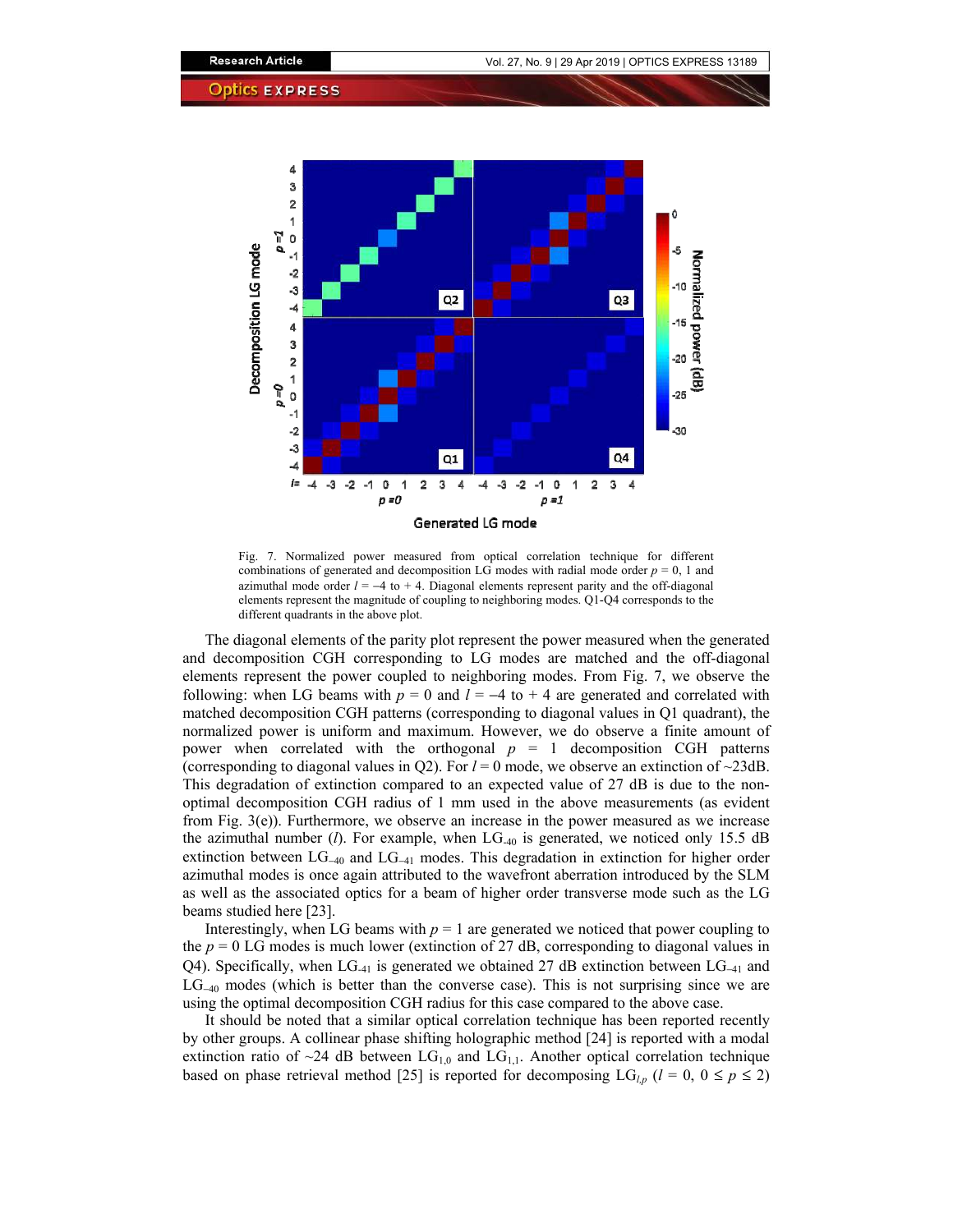modes with less than 10 dB modal extinction ratio between the mode of interest and the neighbouring modes. Optical correlation technique based on intensity flattening [26] is reported for decomposing  $LG_{l,p}$  ( $l = 0, 0 \le p \le 7$ ) radial order modes. Unfortunately, modal extinction ratios of the decomposed modes are not presented in the article. A maximum visibility (ratio of the power in the desired mode to the power in all the modes) of 99.1% is reported. Finally, a radial mode sorter [27] has been reported for decomposing  $LG_{l,p}$  (−2 ≤ *l* ≤  $2, 0 \le p \le 1$ ) modes with a maximum modal extinction ratio of 10 dB.

In comparison with the above methods, our method is tested for LG<sub>*l,p*</sub> (−4 ≤ *l* ≤ 4, 0 ≤ *p*  $\leq$ 1) modes having both azimuthal and radial orders. We obtain a modal extinction ratio of 27 dB (limited by our camera resolution) irrespective of the input mode, which is greater than any of the extinction ratios of the above mentioned schemes. We obtain a visibility of  $\sim$ 99.9% in our experiments, which is also greater than the visibility obtained in optical correlation technique based on intensity flattening [26].

So far, we discussed the modal decomposition using optical correlation algorithm for the case wherein only a single mode is generated. In several practical applications including Mode Division Multiplexing systems, modal decomposition has to be performed for composite (two or more) modes. In the following discussion, we demonstrate the use of the optical correlation algorithm to perform modal decomposition for (i) the case of two generated LG modes followed by (ii) the case of 10 generated LG modes.

For the first case, we generate a composite beam consisting of  $LG_{00}$ ,  $LG_{01}$  modes for several relative power levels. We decompose the individual modes using the appropriate decomposition CGHs (Figs. 3(c), and 3(d)) for a decomposition CGH radius of  $R = 1.0$  mm and finally obtained the relative power levels of the decomposed modes. The parity plot of the relative power levels for decomposed modes versus that for generated modes is shown in Fig. 8(a).

From Fig. 8(a), we notice that the negative ratio values for the generated modes (power in  $LG_{00}$  mode  $\leq$  power in  $LG_{01}$ ) yield the expected ratio values for the decomposed modes within experimental error bars. On the other hand, we observe a deviation from the ideal parity line for positive ratio values for the generated modes (power in  $LG_{00}$  mode > power in  $LG_{01}$ ). For example, a 10 dB power deviation (well beyond our experimental error) is observed between them when the generated  $LG_{00}$  mode power is 24 dB higher than the  $LG_{01}$ mode power. We notice a similar behavior when we consider a composite beam with  $LG_{10}$ and  $LG_{11}$  modes.



Fig. 8. (a) Decomposition power extinction Vs. generated power extinction of composite beams  $LG_{00}$  and  $LG_{01}$ ,  $LG_{10}$  and  $LG_{11}$  for  $R = 1$  mm. (b) Decomposition power extinction Vs. generated power extinction of  $LG_{00}$  and  $LG_{01}$  composite beam for  $R = 1$  mm and  $R = 0.9$  mm.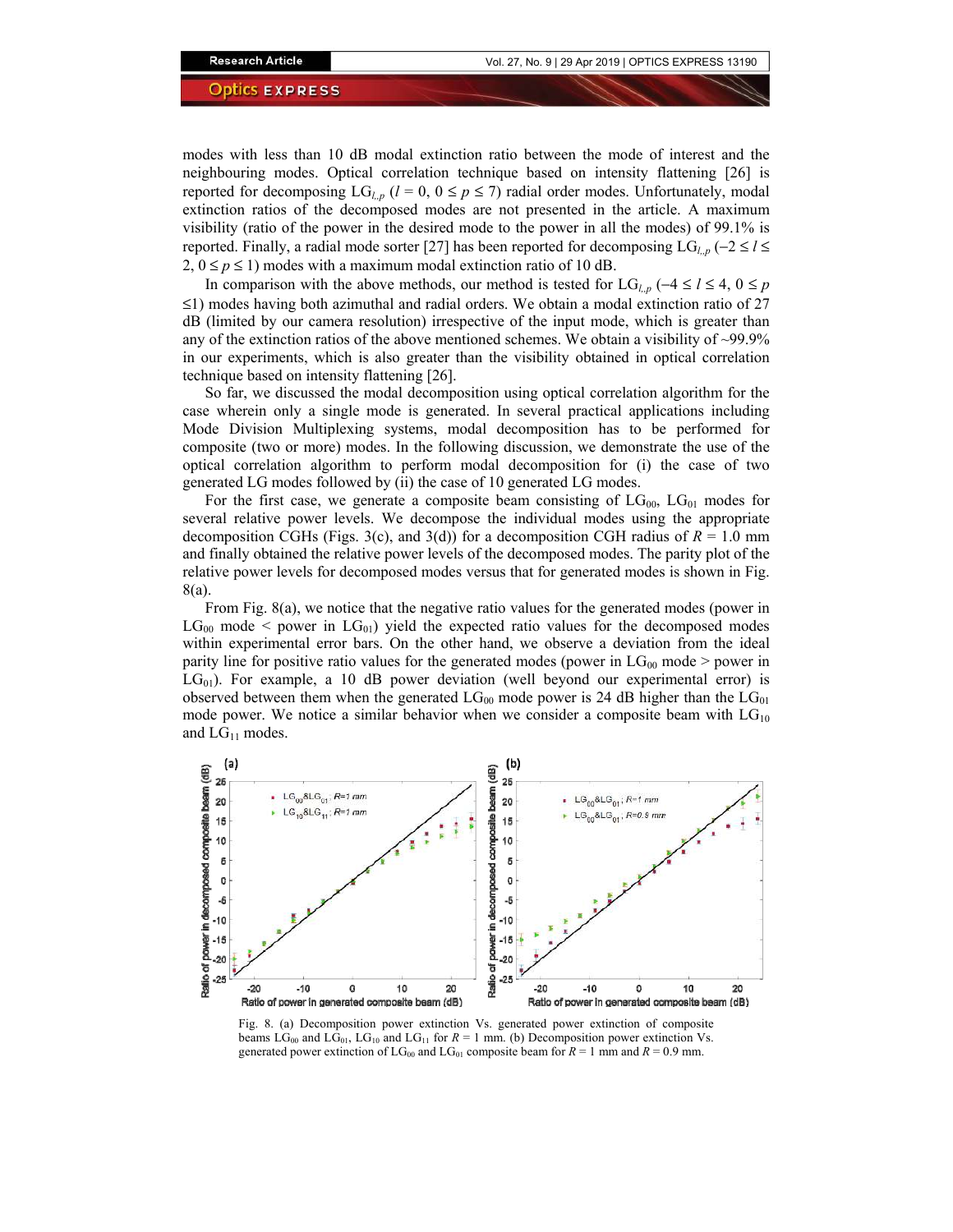One possible explanation for the above behavior is the variance in the decomposition CGH radius for the  $LG_{00}$  and  $LG_{01}$  modes as demonstrated in Fig. 3(e). In order to verify this hypothesis, we performed the optical correlation of composite  $(LG_{00}, LG_{01})$  mode at a decomposition CGH radius of 0.9 mm as well. The ratio value of decomposition power for different ratio values of generated power for  $R = 1.0$  mm and  $R = 0.9$  mm are shown in Fig. 8(b). In case of  $R = 0.9$  mm, the decomposition ratio values are consistent with that for generated modes for positive ratio values, whereas for negative ratio values, they deviate from the parity line. This behavior is exactly opposite to the  $R = 1.0$  mm case, which confirms the above hypothesis.

Finally, we demonstrate the use of the optical correlation algorithm for decomposing a composite beam consisting of  $LG_{21}$  and  $LG_{21}$  modes the results of which are shown in Fig. 9. The decomposition is carried out for radial modal indices  $p = 0$ , 1 as well as azimuthal modal indices  $l = -4$  to  $+ 4$ .



Fig. 9. (a) Intensity structure of the generated composite beam consisting of  $LG_{21}$  and  $LG_{21}$ modes. (b) Weights of the generated (markers) and decomposition (bars) LG mode spectrum for radial orders  $p = 0$ , 1 plotted as a function of different azimuthal mode indices  $l = -4$  to +4. (c) Intensity structure simulated using the experimentally obtained modal weights.

As seen in Fig. 9(b), we observe an excellent match between the weights of the generated composite beam and the decomposed composite beam. Moreover, the extinction for the other modes is found to be 27 dB (although not obvious in Fig. 9(b)) thereby reconfirming the results presented earlier in Fig. 7. We show further that the intensity structure of the reconstructed composite beam based on the decomposed beam weights illustrated in Fig. 9(c) closely resembles the generated intensity structure of Fig. 9(a).

We extended the above investigation to the case of a composite beam consisting of 10 different LG modes (azimuthal mode indices  $l = -2$  to + 2 and radial mode indices  $p = 0, 1$ ). A sample modal distribution is chosen such that the generated mode weights (denoted as markers in Fig. 10) are halved for consecutive azimuthal mode index (both positive and negative values). As in the above case, we observe that the decomposed modal weights agree well with the generated modal weights across the entire mode spectrum. The relatively high error observed for the  $LG_{-20}$  and  $LG_{20}$  modes are due to the non-optimal radius of the decomposition CGH, as explained previously. However, the intensity structure of the reconstructed beam (illustrated in Fig. 10(c)) based on the experimentally obtained modal weights closely resembles the generated composite beam of Fig. 10(a).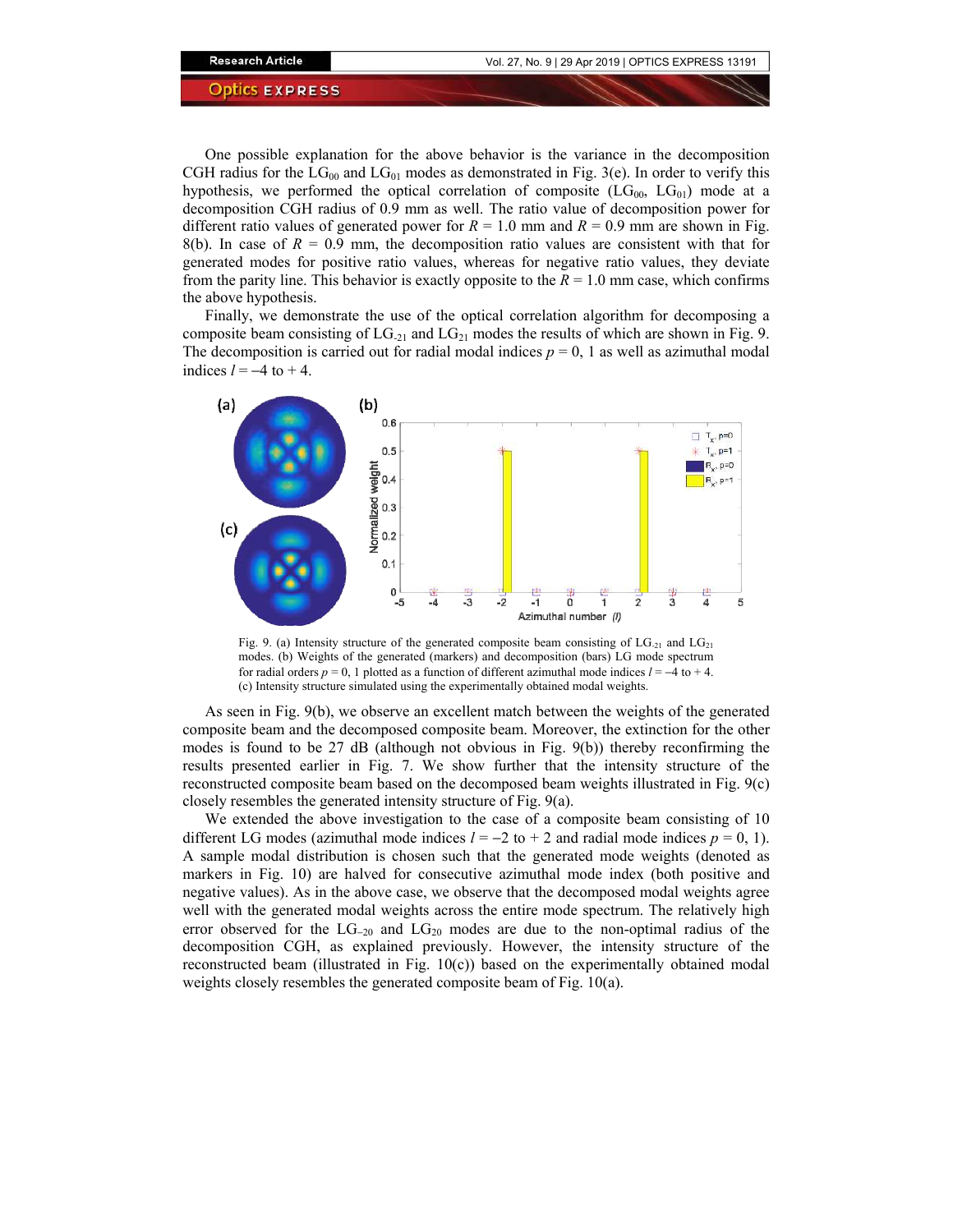

Fig. 10. (a) Intensity structure of the generated composite beam consisting of 10 LG modes. (b) Weights of the generated (markers) and decomposition (bars) LG mode spectrum for radial orders  $p = 0$ , 1 plotted as a function of different azimuthal mode indices  $l = -4$  to + 4. (c) Intensity structure simulated using the experimentally obtained modal weights.

# **5. Conclusions**

In conclusion, we report the first systematic study on the decomposition of LG modes consisting of different radial order as well as azimuthal modes using the optical correlation technique. We demonstrate high extinction (27 dB) while decomposing the LG beam irrespective of the modal index, although it requires a slight adjustment of the decomposition CGH radius. This result is well supported through a parity plot consisting of radial modal index  $p = 0$ , 1 as well as azimuthal modal index  $l = -4$  to +4. We also demonstrate strong decomposition performance for the case of composite beam consisting of two LG beams with better than 93% accuracy over a dynamic range of 20 dB, limited by the above adjustment of the decomposition CGH radius. The modal decomposition has been extended to a composite mode spectrum consisting of 10 modes, with an accuracy of better than 97.8%. Efforts are underway to realize the potential of the optical correlation technique demonstrated here to perform a single shot decomposition of composite LG beams.

# **Funding**

Asian Office of Aerospace Research and Development (AOARD) (FA2386-16-1-4077); Ministry of Human Resources & Development (MHRD, Government of India)

# **Acknowledgments**

The authors would like to acknowledge Shanti Bhattacharya, IIT Madras for lending components, and Siddharth Ramachandran, Boston University for technical discussions.

#### **References**

- 1. A. Mair, A. Vaziri, G. Weihs, and A. Zeilinger, "Entanglement of the orbital angular momentum states of photons," Nature **412**(6844), 313–316 (2001).
- 2. J. Wang, J. Y. Yang, I. M. Fazal, N. Ahmed, Y. Yan, H. Huang, Y. Ren, Y. Yue, S. Dolinar, M. Tur, and A. E. Willner, "Terabit free-space data transmission employing orbital angular momentum multiplexing," Nat. Photonics **6**(7), 488–496 (2012).
- 3. G. Zhu, Z. Hu, X. Wu, C. Du, W. Luo, Y. Chen, X. Cai, J. Liu, J. Zhu, and S. Yu, "Scalable mode division multiplexed transmission over a 10-km ring-core fiber using high-order orbital angular momentum modes," Opt. Express **26**(2), 594–604 (2018).
- 4. L. Zhu, G. Zhu, A. Wang, L. Wang, J. Ai, S. Chen, C. Du, J. Liu, S. Yu, and J. Wang, "18 km low-crosstalk OAM + WDM transmission with 224 individual channels enabled by a ring-core fiber with large high-order mode group separation," Opt. Lett. **43**(8), 1890–1893 (2018).
- 5. A. W. Lohmann, R. G. Dorsch, D. Mendlovic, C. Ferreira, and Z. Zalevsky, "Space–bandwidth product of optical signals and systems," J. Opt. Soc. Am. A **13**(3), 470–473 (1996).